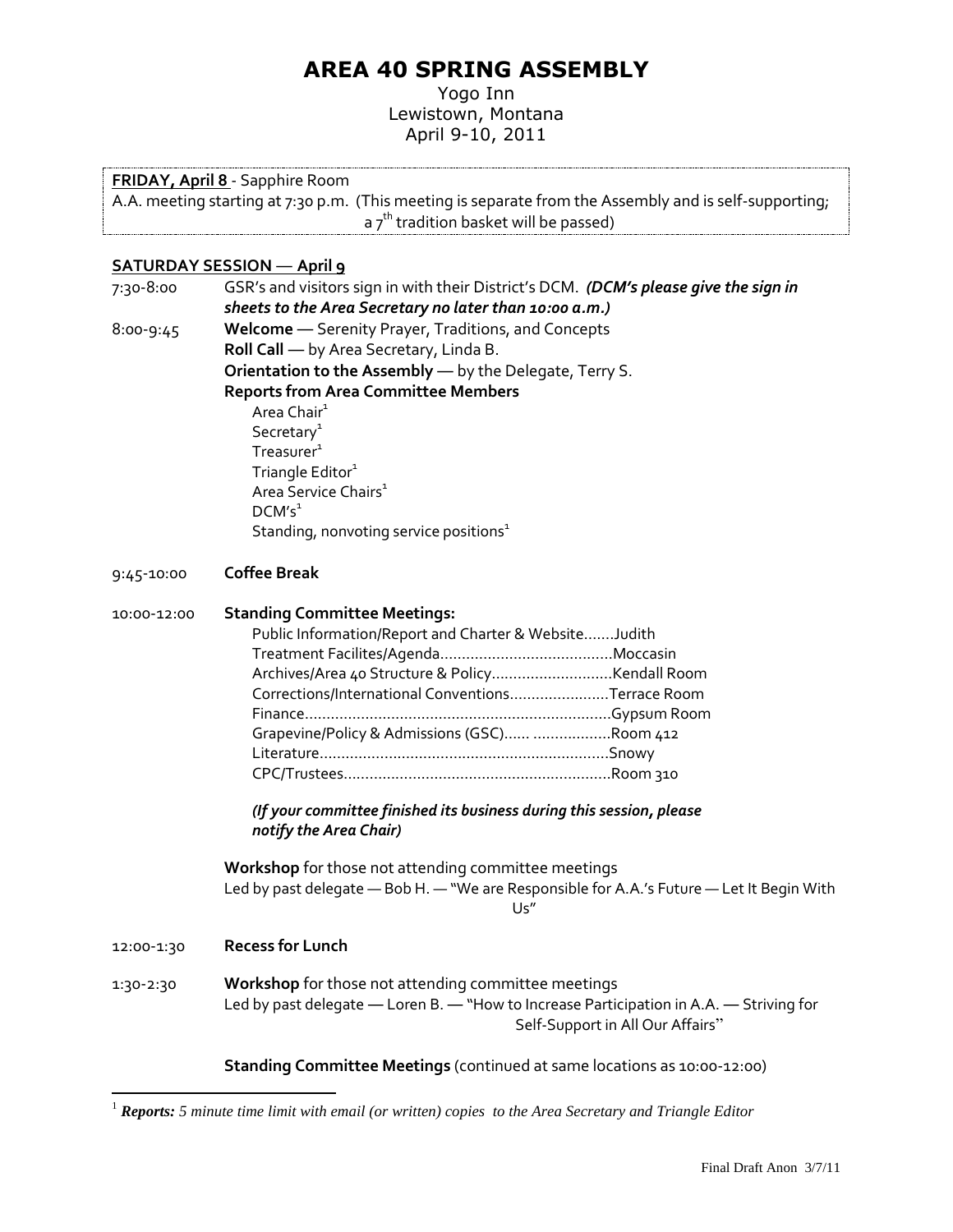- 2:30-3:15 **Delegate's Report** ― Terry S. (questions and answers)
- 3:15-3:30 **Coffee Break**
- <span id="page-1-0"></span>3:30-5:00 **Floor Assembly** ― **Committee Reports, Motions, and Discussion** Public Information/Report<sup>[2](#page-1-0)</sup> — Paula H. Treatment Facilities/Agenda<sup>[2](#page-1-0)</sup> — Colby D. Archives/Structure<sup>2</sup> — Joe H. Correction[s](#page-1-0)/Intn'l-Regional Forums<sup>2</sup> — Terry H. CPC/Tru[s](#page-1-0)tees<sup>2</sup> — Libbie L. Finance<sup>[2](#page-1-0)</sup> — Lori F. Grapevine/Policy & Admi[s](#page-1-0)sions<sup>2</sup> — Gary E. Lit[e](#page-1-0)rature<sup>2</sup>— Mary M.
- 5:00-7:00 **Recess for Dinner**
- 7:00-8:15 **Floor Assembly** ― **Committee Reports, Motions, and Discussion** (Continued)
- 8:15-8:30 **Coffee Break**
- 8:30-10:00 **GSR Breakout** ― Held by Past Delegate: Ask-it-basket and sharing **DCM Breakout** ― Held by Past Delegate: Ask-it-basket and sharing

## **SUNDAY SESSION ― April 10**

| $8:00 - 8:45$ | Roundup Reports <sup>1</sup> : Fall 2010 Butte; Spring 2011 Great Falls; Fall 2011 Helena                                    |
|---------------|------------------------------------------------------------------------------------------------------------------------------|
|               | Intergroup Reports <sup>1</sup> :                                                                                            |
|               | Report from the West Central Regional Alcoholics Anonymous Service Conference<br>(WCRAASC) in Nisswa, Minnesota <sup>1</sup> |
|               | Report from the Local Forum Committee <sup>1</sup>                                                                           |
|               | Report from the National AA Archives Workshop Committee <sup>1</sup>                                                         |
|               | Report from the 2012 WCRRAASC Committee <sup>1</sup>                                                                         |
|               |                                                                                                                              |

- 8:45-9:15 **Past Delegate Sharing** ― Bob H.
- 9:15-9:45 **Past Delegate Sharing** ― Loren B.
- 9:45-10:00 **Coffee Break**

 $\overline{a}$ 

10:00-12:00 **Floor Assembly** ― **Committee Reports, Motions, and Discussion** (continued) followed by general sharing as time allows

#### *ADJOURN ―PLEASE DRIVE SAFELY!*

*The rooms this Assembly meets in are designated smoke free by past action. The Yogo Inn graciously places ashtrays/receptacles outside the doors and asks that smoking be limited to the outside smoking area. Please do not smoke in the meeting rooms, hallways or lobby area. Our thoughtful compliance and courtesy are appreciated.*

[<sup>1</sup>](#page-0-0) *Reports: 5 minute time limit with email (or written) copies to the Area Secretary and Triangle Editor*

<sup>2</sup> *Floor comments are requested to take no longer than 3 minutes*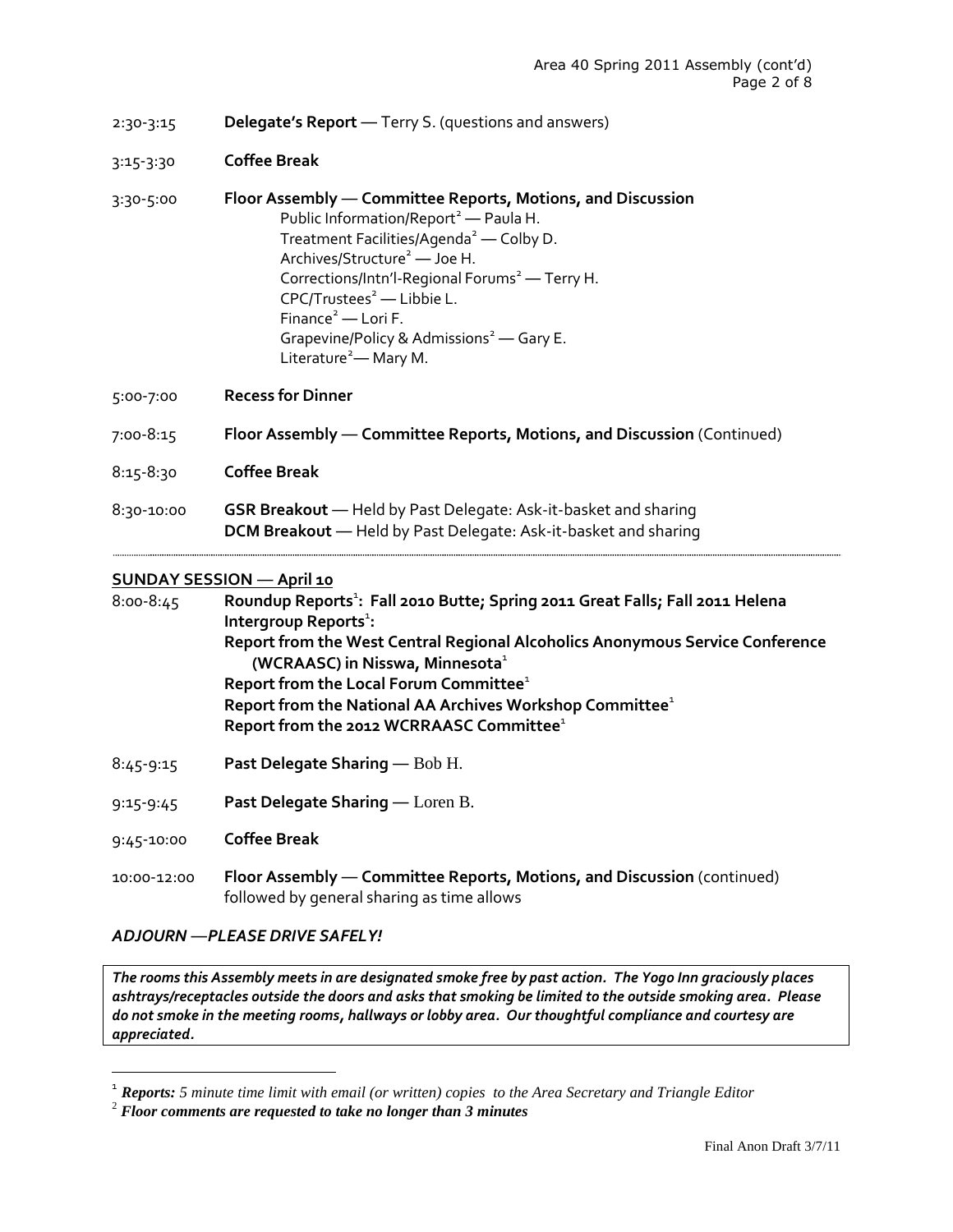Pages 3-8 contain the standing committee agenda items. Most of these items come from the General Service Conference and will be fully addressed at the General Service Conference May 1-6. There are 3 Area 40 agenda items ― all for the Archives/Area 40 Structure & Policy Committee.

The General Service Conference Agenda and all background materials were sent to all DCM's and committee chairs. This information is then passed on to committee members for research, review and discussion. This process, hopefully, leads to a well-informed *conscience/decision*.

If your Group has any comments, questions, or concerns or would like copies of any background information, please contact the appropriate Area Committee Chair. The names, phone numbers, and email addresses of the Area Committee members are in *The Triangle* (the Area newsletter). Your DCM also has this contact information or you can email the committee chair through the Area's website [www.aa-montana.org.](http://www.aa-montana.org/)

(**NOTE:** The process by which items come to the Assembly is detailed in the *Area 40 Committee System Policies & Procedures* manual which is available through your DCM and on the Area website).

The General Service Conference items on our agenda will not come to the floor of the Assembly as *recommendations (as motions made and seconded*). Instead each committee will report an informed sense of the committee to the Assembly. We will then seek *an informed sense of the Area on the Assembly floor by discussion and a show of hands* to provide our Delegate with a sense of Area 40's informed group conscience. This "sense of the Area" will assist him in preparing for and participating in the General Service Conference.

A number of GSC committees have an item in their background materials for election of the conference committee chairperson and/or an "other items" designation, with no background, which appears to be an empty item to allow for any last minute additions. These items are not included in our Area Agenda because our delegate does not need a sense of the Area on them.

Review of Concepts I, II, III, X, XII and Tradition 2 can help us understand our process.

The following Committees/Committee agenda items are listed in order of presentation.

#### **Public Information/Report and Charter & Website― Paula H.**

## **Public Information**

- A. Consider 2010 annual Web site report from the trustees' Public Information Committee on G.S.O.'s A.A. Web site.
- B. Consider that the 2011 A.A. Membership Survey be conducted by area on a random basis as was done in the 2007 A.A. Membership Survey.
- C. Consider approval of the General Service Board "Policy on Actors Portraying A.A. Members or Potential A.A. Members in Videos Produced by the General Service Board or its Affiliates."
- D. Public Service Announcements (P.S.A.s):
	- 1. Review current television P.S.A.s for relevance and usefulness.
	- 2. Consider production of new television P.S.A.s.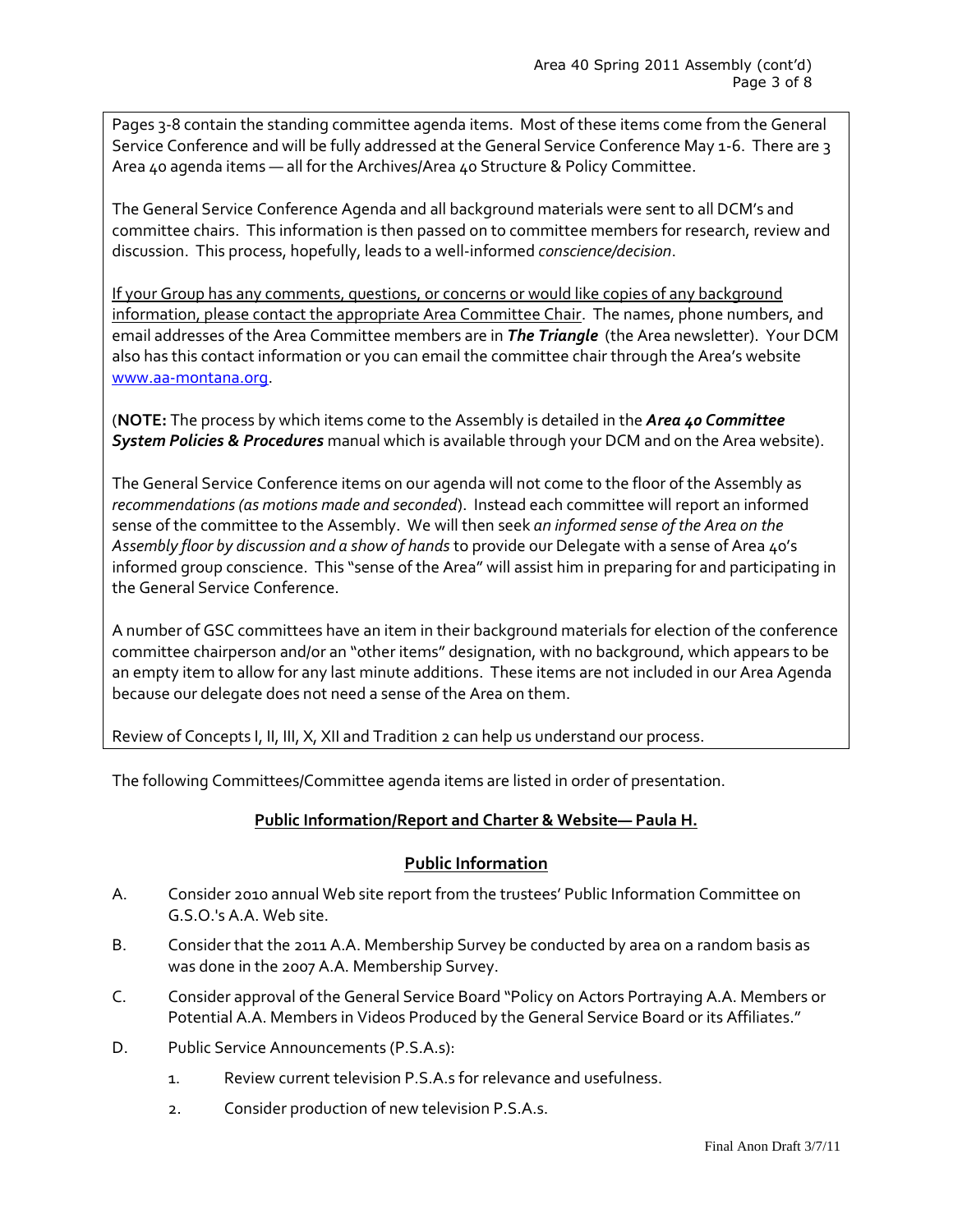- E. Consider revisions to "Understanding Anonymity" which include text on the topic of anonymity in the digital age and answers the question "What should I tell my loved ones about protecting the anonymity of the A.A. members they may meet?"
- F. Consider revisions to "The A.A. Fact File."
- G. Consider a revision to "A.A. at a Glance."
- H. Review contents of P.I. Kit and Workbook.

## **Report and Charter**

- A. *The A.A. Service Manual,* 2011-2012 Edition:
	- 1. Review revisions from the A.A.W.S. Board.
	- 2. Review draft of description on trustees emeriti.
	- 3. Review list of editorial updates.
	- 4. Review revised text forwarded from the 2010 Conference Committee on Trustees regarding the nominating procedure listed as #2 on page S67.
	- 5. Consider request to change the phrase "new kid on the block" to "a first year delegate" on page S52 under Personal Experience in section "Preparing for the Conference."
	- 6. Consider suggestion to revise the text on "inactive service workers" on page S37 in Chapter Four to reflect that the appropriate local entity is responsible for addressing inactive G.S.R.s and D.C.M.s and add similar text to Chapters One and Three.
	- 7. Consider request to review and update the section "What Goes On at the Conference" on page S55.
- B. Conference Charter:
	- 1. Consider request to recommend adding "the right of Petition and Appeal" to the Conference Charter as found in *The A.A. Service Manual*.
	- 2. Consider request to "address and remedy the inconsistencies between the Current [Conference] Charter and the Original [Conference] Charter" as found in *The A.A. Service Manual.*
- C. Discuss A.A. Directories (Canada, Western U.S., and Eastern U.S.).
- D. Discuss General Service Conference *Final Report*.

# **Treatment Facilities/Agenda ― Colby D.**

#### **Agenda**

- A. Review suggestions for the theme of the 2012 General Service Conference.
- B. Presentation/discussion topic ideas for the 2012 General Service Conference
	- 1. Discuss presentation/discussion topic ideas for the 2012 G.S.C.
	- 2. Consider reducing the number of presentation/discussion topics planned for the 2012 General Service Conference.
- C. Discuss workshop topic ideas for the 2012 General Service Conference.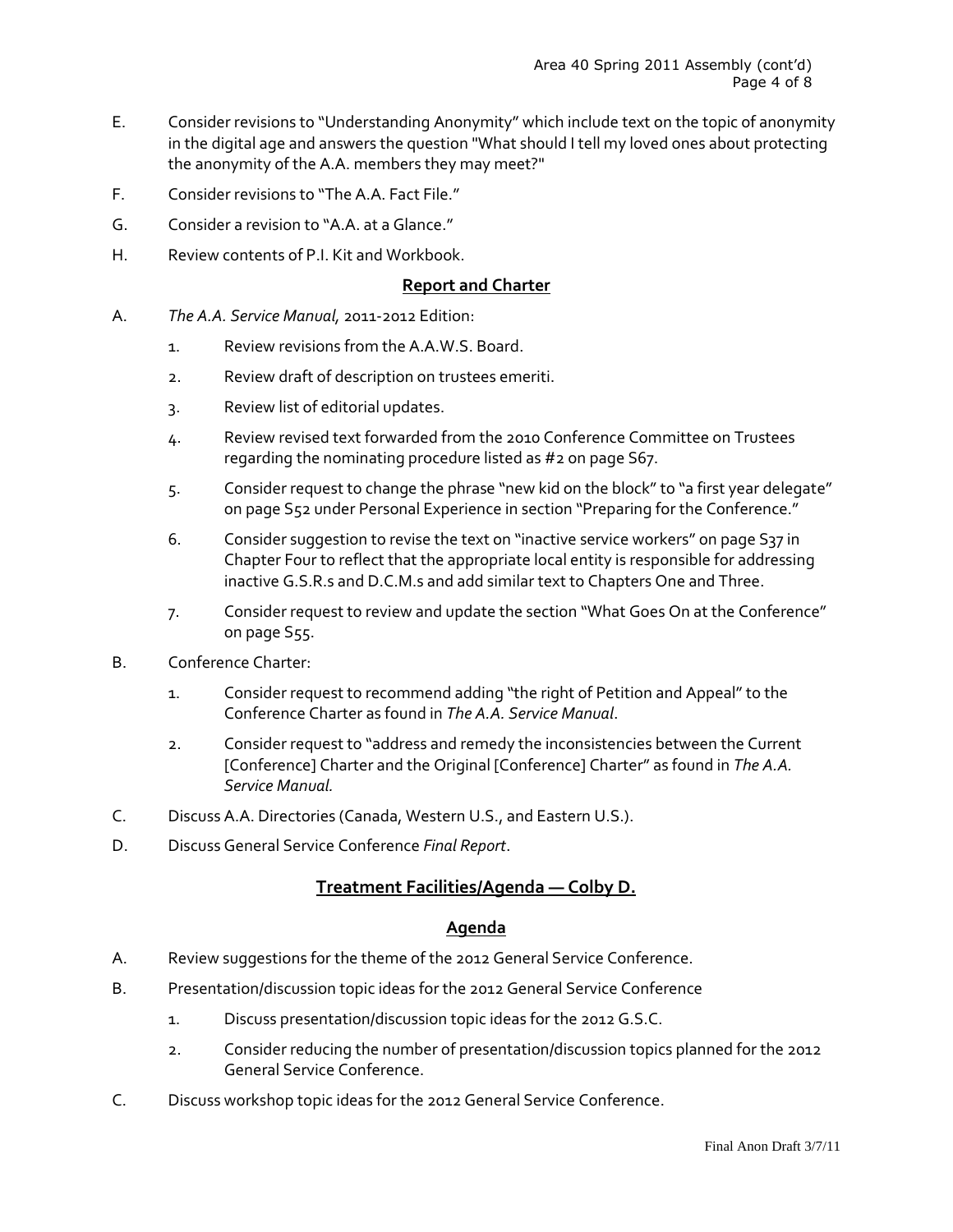- D. Review the General Service Conference Evaluation Form.
- E. Consider a request that the trustees' Conference Committee meet annually with the Conference Committee on Agenda and the Conference Committee on Policy/Admissions to address matters concerning the Conference Agenda and Conference Policy.

## **Treatment Facilities/Special Needs/Accessibilities**

- A. Review draft recovery pamphlet for alcoholics with special needs.
- B. Discuss report from the trustees' Committee regarding changing "Treatment Facilities" Committee to "Treatment" Committee in committee titles and in A.A. literature.
- C. Consider removing line of dialog from video "Hope: Alcoholics Anonymous."
- D. Review contents of Treatment Facilities Kit and Workbook.
- E. Review contents of Special Needs Kit and Workbook

## **Archives/Area 40 Structure & Policy ― Joe H.**

## **Archives**

A. Review Workbook.

# **Area 40 Structure & Policy**

- A. Consider Area 40 Ad Hoc Committee's draft of "Qualifications for Area Committee members" *(tabled from Fall 2010 Committee meeting).*
- B. Consider Area 40 Ad Hoc Committee's proposed protocol and time line for Area 40 to conduct an inventory of itself.
- C. Consider the following additions to the Area 40 Policy and Procedures:
	- 1. In the event that the Delegate resigns or becomes unable to serve, the Area Chair/Alternate Delegate shall become the Delegate.
	- 2. In the event that the Area Chair/Alternate Delegate, Treasurer, or Secretary resigns or becomes unable to serve, the Area Advisor shall assume these duties until the next Area Assembly. A Third Legacy Election shall take place at the next Area Assembly to fill the vacancy. All current and past Area Committee Members are eligible to stand.
	- 3. In the event that the Area Advisor resigns or becomes unable to serve, the Area Chair shall appoint a Past Delegate to complete the rotation.

# **Corrections/International Conventions ― Terry H.**

#### **Corrections**

- A. Review progress report from trustees' Committee on Corrections on revising the pamphlet "It Sure Beats Sitting in a Cell."
- B. Consider adding references to the Big Book in the pamphlet "A.A. in Correctional Facilities," including a proposed section describing Big Book studies as a possible meeting format.
- C. Review contents of Corrections Kit and Workbook.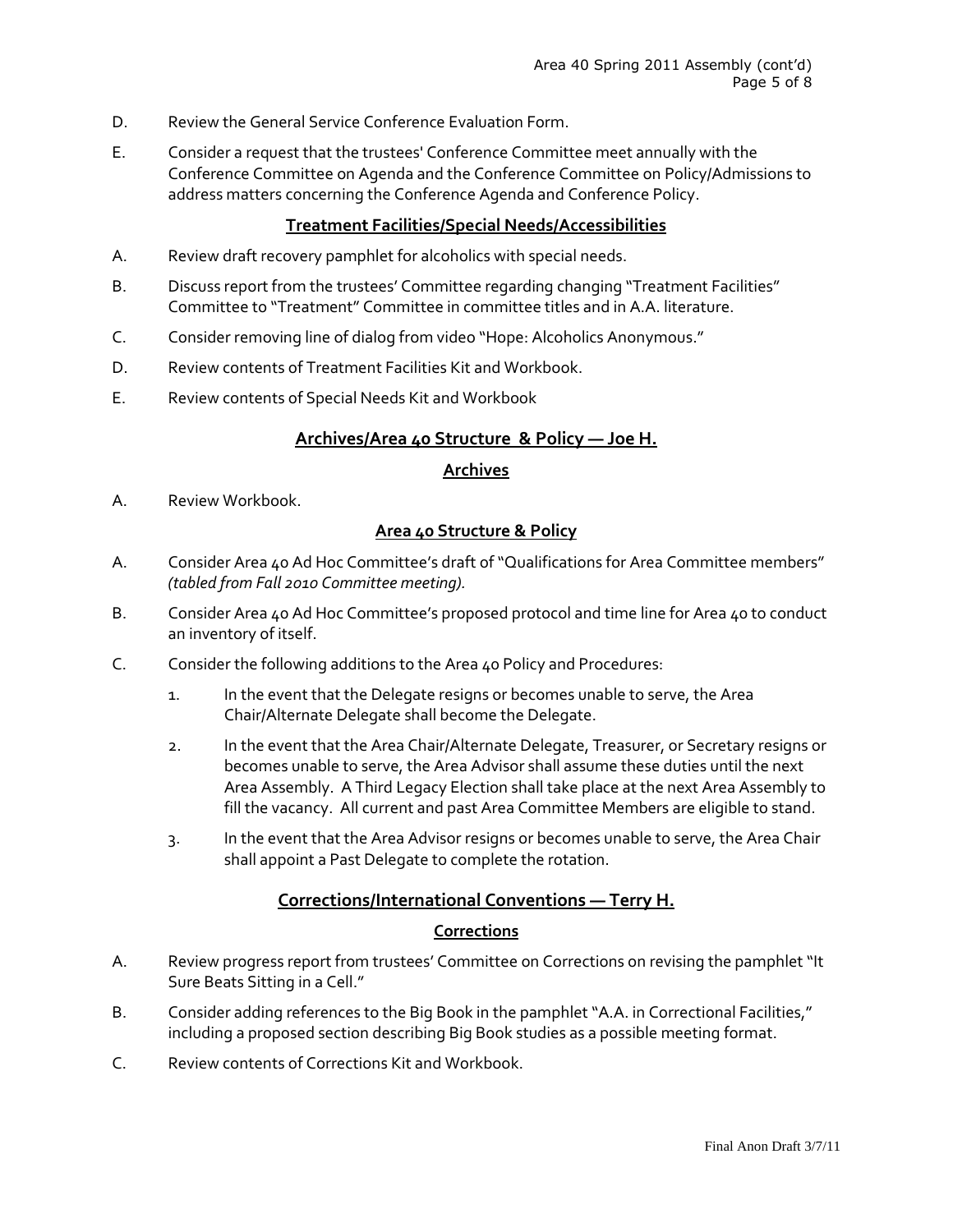## **International Conventions/Regional Forums**

- A. Discuss report on the 2010 International Convention in San Antonio, Texas.
- B. Discuss ways to encourage interest in Forums and how areas communicate about upcoming Forums in their region.

# **Finance ― Lori F.**

## **Finance**

- A. Review update from trustees' Finance Committee on gathering personal stories drawn from the Fellowship that humanize the impact of Seventh Tradition monies for the purpose of communicating with the Fellowship about self-support.
- B. Consider two alternative suggestions of ways to revise the pamphlet F-3 "Self-Support: Where Money and Spiritually Mix" forwarded from the trustees' Finance Committee.
- C. Consider a request "that the trustees' Finance Committee develop a Finance Workbook, a draft of which is to be made available for the 2012 General Service Conference, to assist group, intergroup/central offices, district and area service workers in carrying the message of our shared responsibility for the Seventh Tradition."
- D. Consider a request "that the trustees' Finance Committee convert Self-Support packet F-19 to a comprehensive Finance Kit."
- E. Discuss the list forwarded from the 2010 Conference Finance Committee for additional ways to communicate about self-support:
	- 1. Birthday Plan
	- 2. Seventh Tradition Pamphlet
	- 3. *Box 4-5-9* or Grapevine Articles
	- 4. Finance Workbook/Tool Kit
	- 5. Report Costs of Services to Members
	- 6. Discuss Effects of Inflation
	- 7. Add Additional Financial Information to the Web site

# **Grapevine/Policy & Admissions (GSC) ― Gary E.**

## **Grapevine**

- A. Consider that A.A. Grapevine, Inc., be permitted to utilize digital channels and current (commissionable) support and distribution technologies such as but not limited to smart phones, tablets, e-reader, applications, and commissioned online stores for the sale and distribution of magazines, books and products.
- B. Consider permitting A.A. Grapevine, Inc., to accept contributions limited to the same General Service Board contribution policy, to be used for operation expenses with excess funds continuing to be forwarded to the Reserve Fund.
- C. Review request for a discussion on how to best support the Grapevine magazine.
- D. Consider collections of Grapevine stories for possible publication in the year 2012 or later.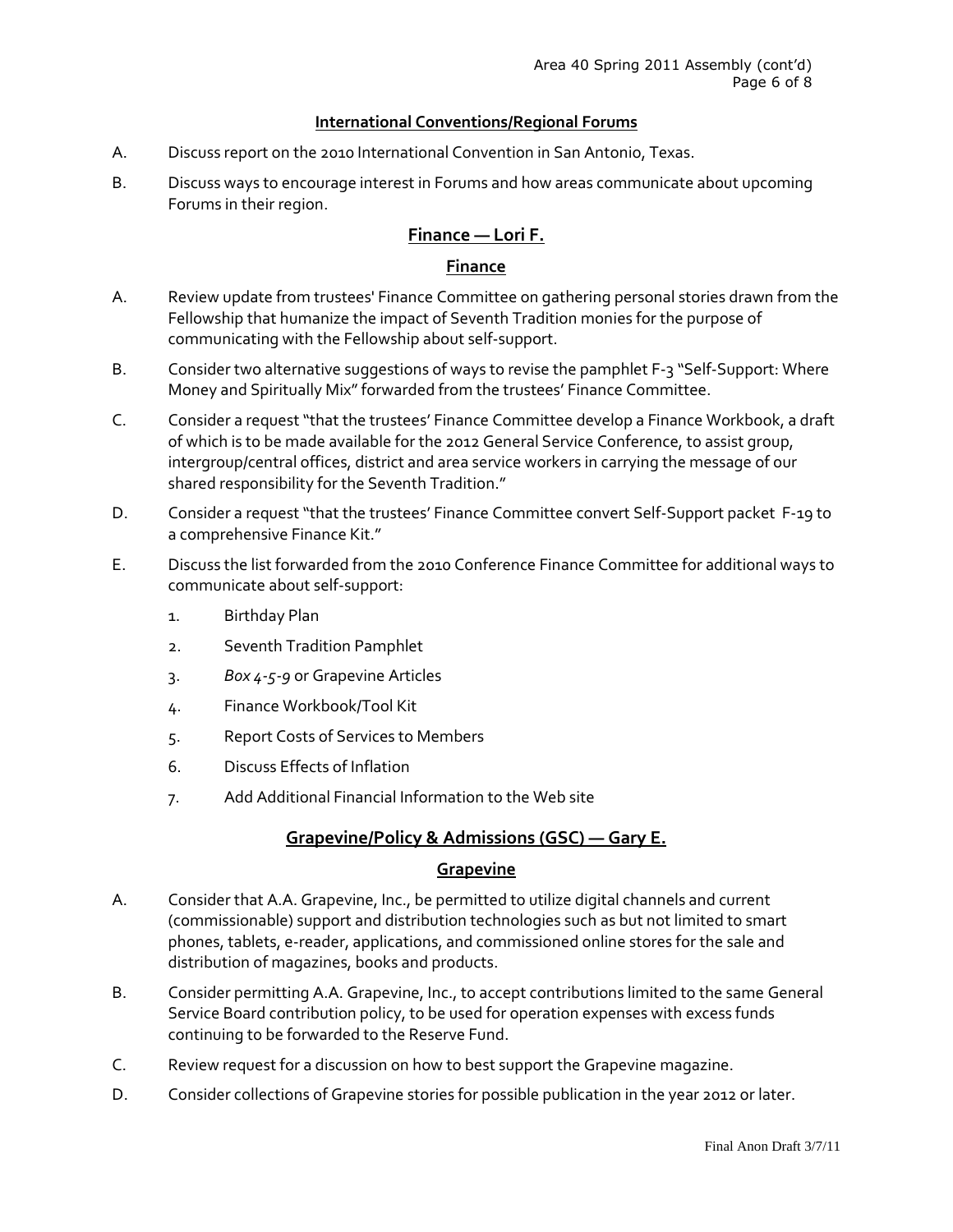- E. Review and discuss the results of the surveys conducted per the 2010 Advisory Action.
- F. Review revisions to "The A.A. Grapevine and La Viña: Our Meetings in Print" pamphlet.
- G. Review contents of the A.A. Grapevine Workbook.

# **Policy/Admissions**

- A. Approve admission to the 2011 General Service Conference of Ron F., alternate delegate, Area 22, Northern Indiana, in place of Donald S., the Panel 61 delegate for Area 22.
- B. Approve request for two members from the General Service Structure of Peru to attend the 61st General Service Conference as observers.
- C. Approve request for two members from the General Service Structure of Great Britain to attend the 61st General Service Conference as observers.
- D. Discuss request to change the deadline for the submission of Conference agenda items.
- E. Consider the comprehensive plan and estimated cost from the Conference Inventory Planning Committee for the General Service Conference to conduct a thorough inventory of itself.
- F. Review dates for the 2014 General Service Conference.
- G. Discuss request that a formal relationship be developed between the Conference Committee on Policy/Admissions and the trustees' Conference Committee to address matters of policy relating to the Conference.
- H. Consider suggestion that the Conference Committee on Archives meet outside of the time allotted for their joint committee meeting with the trustees' Committee on Archives.
- I. Review report from the General Service Board regarding Concept V Appeal to the General Service Conference.

# **Literature― Mary M.**

# **Literature**

- A. Review the revised draft pamphlet "The A.A. Member–Medications and Other Drugs."
- B. Review progress report from the trustee's Literature Committee on the development of literature which focuses on spirituality that includes stories from atheists and agnostics who are successfully sober in Alcoholics Anonymous.
- C. Review progress report from the trustee's Literature Committee on the revision of the pamphlet "A.A. and the Armed Services."
- D. Review draft revisions to the *Living Sober* booklet.
- E. Consider suggestion to replace the text under "When you're a G.S.R." in the pamphlet "G.S.R. General Service Representative."
- F. Consider a request to develop an item similar to the Self-support or "green card" to help promote the use of our literature as a Twelfth Step tool.
- G. Consider a request to reconsider the 2010 Conference Advisory Action that "the trustees' Literature Committee develop literature which focuses on spirituality that includes stories from atheists and agnostics who are successfully sober in Alcoholics Anonymous."